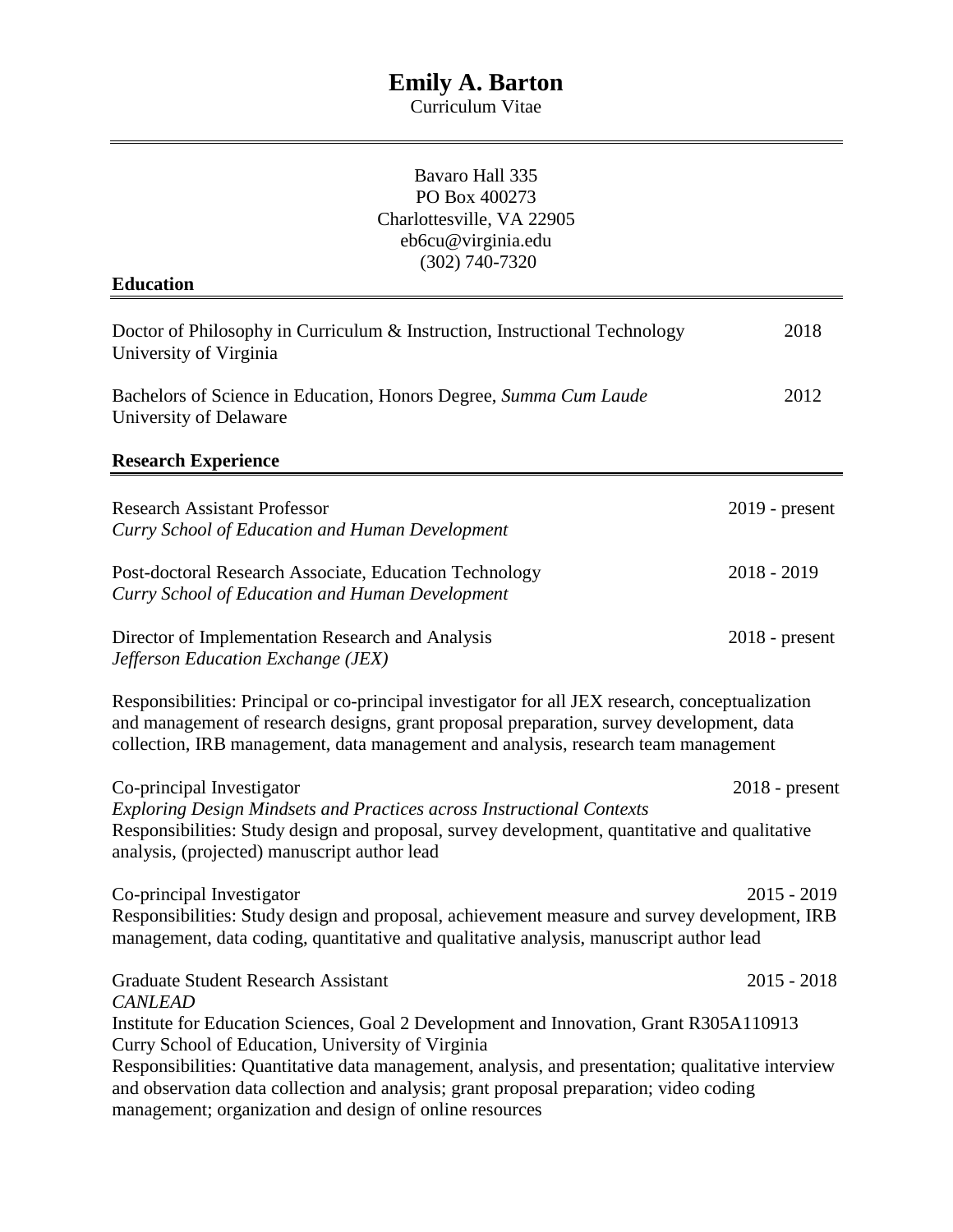Graduate Student Research Assistant 2014 - 2016 *MyTeachingPartner-Math/Science* Institute for Education Sciences, Goal 3 Efficacy and Replication, Grant R305A12063 Center for Advanced Studies of Teaching and Learning Curry School of Education, University of Virginia Responsibilities: Video coding and team management, undergraduate research assistant management, Remark templates, cleaning and analysis of website server data

## **Instructional Experience**

# University of Virginia

Instructional Designer, Administration & Supervision Program 2017 - 2018 Education Leadership, Foundations, & Policy Department, Curry School of Education

- Support translation of in-person courses to online courses
- Work with subject matter experts to design synchronous/ asynchronous classes
- Design formative and summative assessment tasks
- Align instructional technologies to learning goals and objectives
- Oversee hired course facilitators

Co-Instructor (with Dr. Jennifer Chiu) 2016 - 2018

*EDIS5070*: Designing Technology-Enhanced Solutions to Instructional Problems

- Collaborate with co-instructor and practicing teacher to redesign EDIS3450 into a design-based thinking course
- Design and monitor asynchronous modules with authentic assessment tasks
- Scaffold students through a semester-long design-based thinking task
- Assess student work for technology integration proficiency

Lead Instructor 2014 - 2016

*EDIS3450*: Teaching with Technology in the Secondary Humanities (*3 credits*)

- Prepared pre-service teachers to effectively incorporate technology in their practice
- Developed and modified course syllabus
- Aligned course curriculum with state teacher education program regulations
- Designed all assignments and class sessions to meet course goals and objectives

# The Pilot School Inc. 2012 - 2014

Upper Division (Grades 6-8) Language Arts Teacher

- Constructed individualized education program for students, selecting curriculum and instructional materials
- Designed and executed lessons to engage students using multiple modes and incorporating technology
- Wrote and administered assessments to evaluate student achievement and progress
- Worked collaboratively with a team to conduct bi-annual conferences and present information about student performance with parents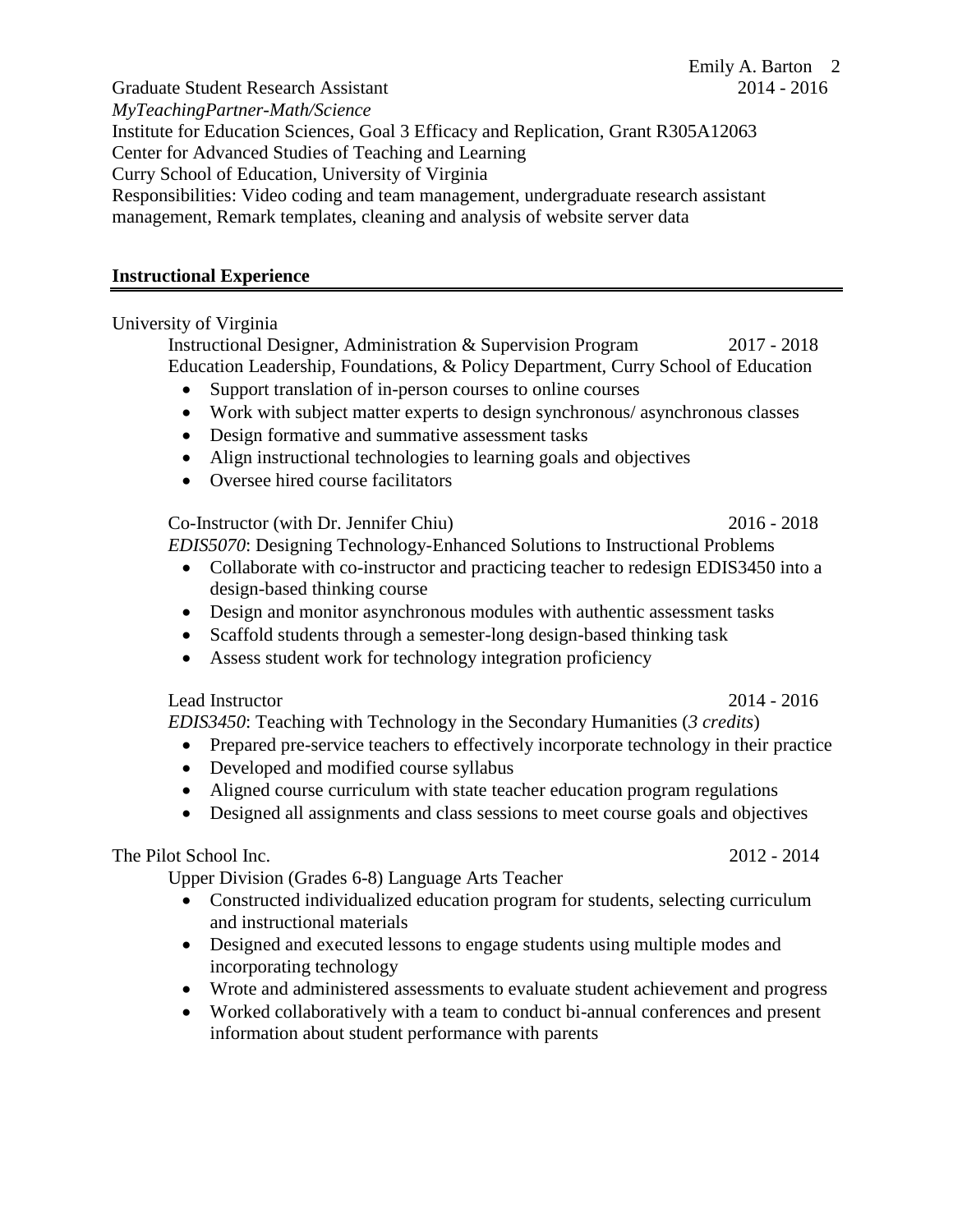- *Building a National EdTech Implementation Framework* \$1,500,000, Chan Zuckerberg Initiative 2019-2020
- *Conversations to Elevate Educator Voice,* Partnership with Institute of Education Sciences \$150,000, Chan Zuckerberg Initiative \$100,000, Bill and Melinda Gates Foundation 2018
- *Factors Influencing Teacher Construction of a System of Practice for Professional Learning* \$1,000, Curry Doctoral Student Dissertation Innovative, Developmental, Exploratory Award 2016 - 2018
- *Comparing Face-to-Face and Remote Delivery of Instruction for Delaware Master Gardener Training*  \$5198, Delaware Cooperative Extension Assessment Award 2015 - 2016

### **Publications**

#### Papers

- **Barton, E. A., & Dexter, S. (in press). Technology integration self-efficacy sources from** a holistic system of formal, informal, and independent professional learning. *Educational Technology Research and Development.*
- **Barton, E.A**. & Barton, S. B. (in press). Master Gardener Satisfaction and Intent to Remain After Training via Remote Delivery. *Journal of Extension.*
- Whittaker, J. V., Kinzie, M. B., Vitiello, V., Decoster, J., Mulcahy, C., & **Barton, E. A.** (in press). Impacts of an early childhood mathematics and science intervention on teaching practices and child outcomes. *Journal of Research on Education Effectiveness.*
- **Barton, E. A.,** & Dexter, S. (2018). Seeing and supporting the system: Leader- and teacher-directed professional learning as a situated holistic system. Manuscript in preparation.
- **Barton, E. A**., Whittaker, J. V., Kinzie, M. B., Decoster, J., & Furnari, E. (2017). Understanding the relationship between teachers' use of online demonstration videos and fidelity of implementation in *MyTeachingPartner-Math/Science*. *Teaching and Teacher Education*, *67*, 189–201. doi: 10.1016/j.tate.2017.06.011
- Barton, E., **Barton E. A.,** Barton, S., Boyer, C., Brosnan, J., Hill, P., Hoyle, J., Reid, J., Seger, J., & Stafne, E. (2017) Using technology to enhance extension education and outreach. *HortTechnology*, *27*, 177-186. doi: 10.21273/HORTTECH03608- 16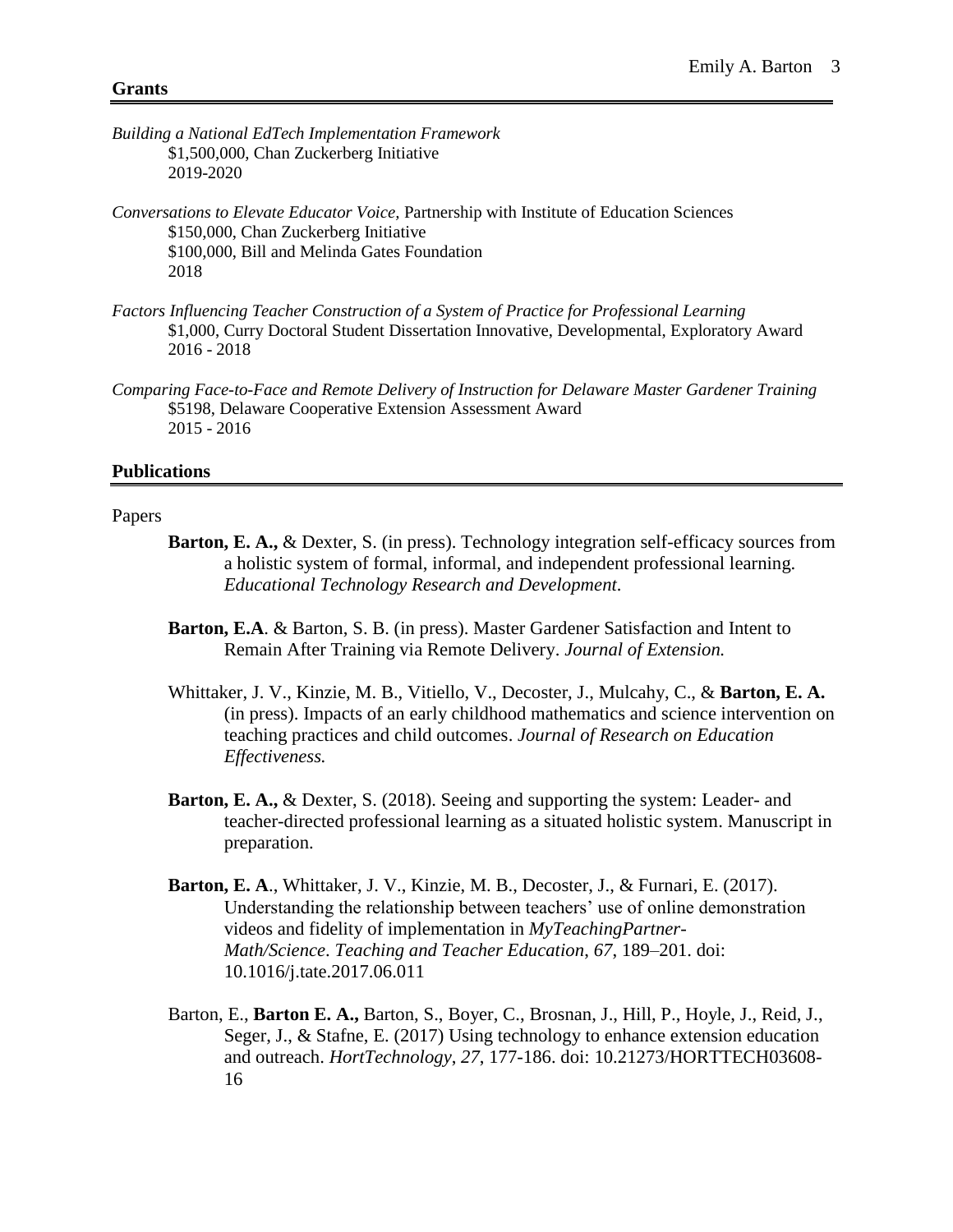**Barton, E.A**., Barton, S. B., & Ilvento, T. (2016) Evaluating the implementation of video web conferencing in Delaware Master Gardener Training. *HortTechnology*, *26,* 669-676. doi:10.21273/HORTTECH03225-16

## Proceedings

Dexter, S., **Barton, E.\***, Anderson Morgan, M. & Meyer, J.P. (2016). Relative uses, impact, and possibilities for teachers' uses of formal, informal, and independent learning to integrate technology. In *Proceedings of Society for Information Technology & Teacher Education International Conference 2016* (pp. 1195- 1202). Chesapeake, VA: Association for the Advancement of Computing in Education (AACE).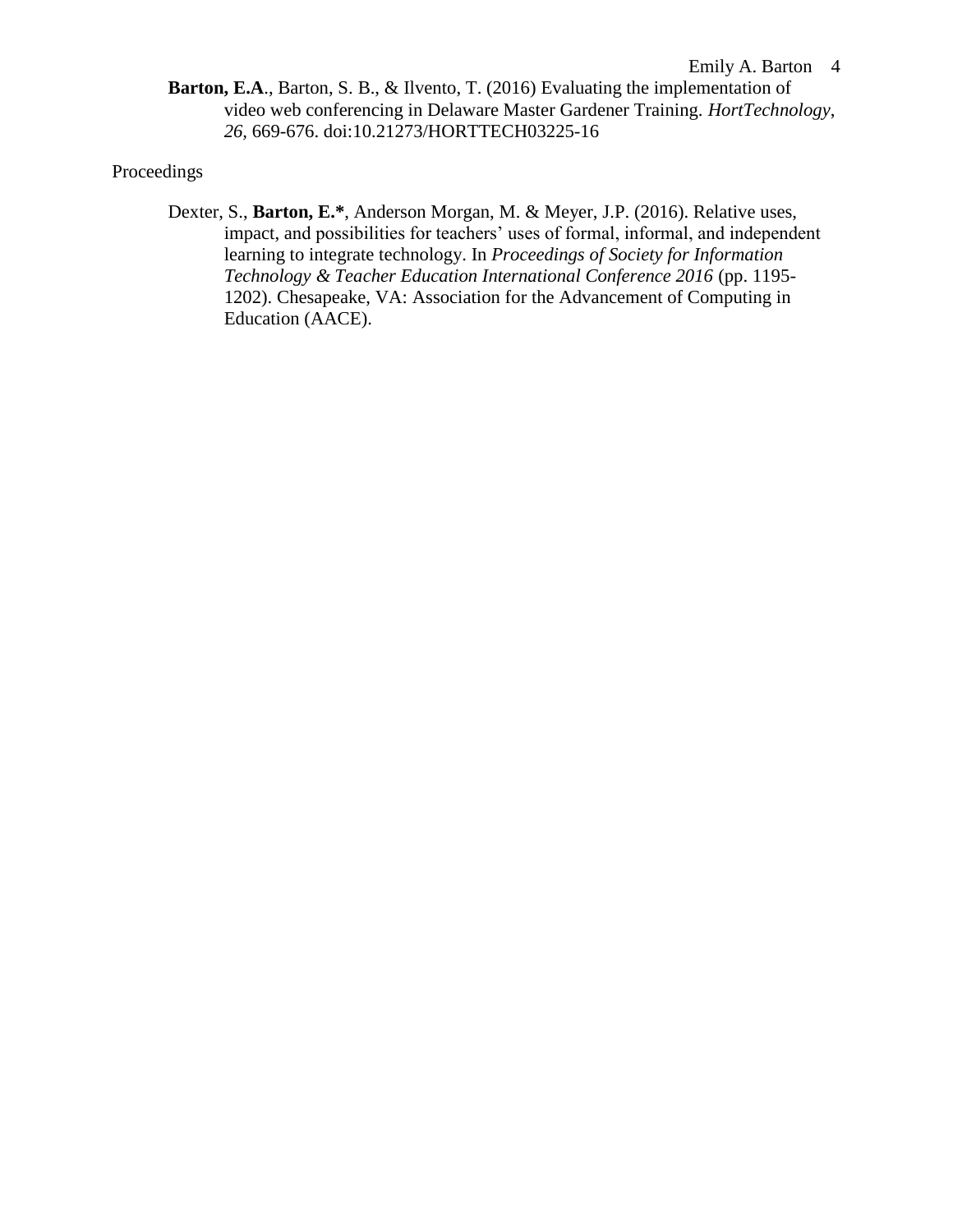\*Presenting author

Invited Oral Presentations

- **Barton, E.A.** (2017, July) *Enhancing Cornell Extension education with learner-centered technology.* Workshop presented at the New York State Extension Retreat, Lake Placid, NY.
- **Barton, E.A.** (2016, August) *Technology in Extension: Driving your technology decisions with educational best practice.* Presentation at the annual meeting of the American Society for Horticultural Science, Atlanta, GA.

Oral Presentations

- **Barton, E.A.\*** & Epstein, B. (2019, April) *Crowdsourcing Educator Perspectives on First- and Second- Order Variables Impacting EdTech Implementation.* Paper presented at the annual meeting of the American Educational Research Association, Toronto, CA.
- Dexter, S., Hull, M., & **Barton, E.A.** (2019, April) *Relationships between Instructional Leadership Practices and Teachers' Instructional Goals, Practices, and Professional Learning.* Paper presented at the annual meeting of the American Educational Research Association, Toronto, CA.
- **Barton, E.A.\*** & Barton, S.S (2018, August) *The impact of remote training on program satisfaction and retention intent of Delaware Master Gardeners.* Paper presented at the annual meeting of the American Society for Horticultural Science, Washington, DC.
- Budishak, V., **Barton, E.A.,** & Barton, S.S. (2018, August) *Delaware Master Gardeners: A report on volunteer satisfaction, perception of training and retention intent.* Paper presented at the annual meeting of the American Society for Horticultural Science, Washington, DC.
- Dexter, S. & **Barton, E.A.** (2018, April) *The Efficacy of An Intervention to Strengthen School Leaders' Instructional Leadership Practice.* Rountable session presented at the annual meeting of the American Educational Research Association, New York City, NY.
- **Barton, E.A. &** Dexter, S. (2018, April) *Teacher Participation in Leader- and Self-Directed Professional Learning: Contextual Leadership Influences.* Poster session presented at the annual meeting of the American Educational Research Association, New York City, NY.
- **Barton, E.A.\*** & Dexter, S. (2017, April) *Teacher systems of practice for technology integration learning: Relationships among formal, informal, and independent learning.* Paper presented at the annual meeting of the American Educational Research Association, San Antonio, TX.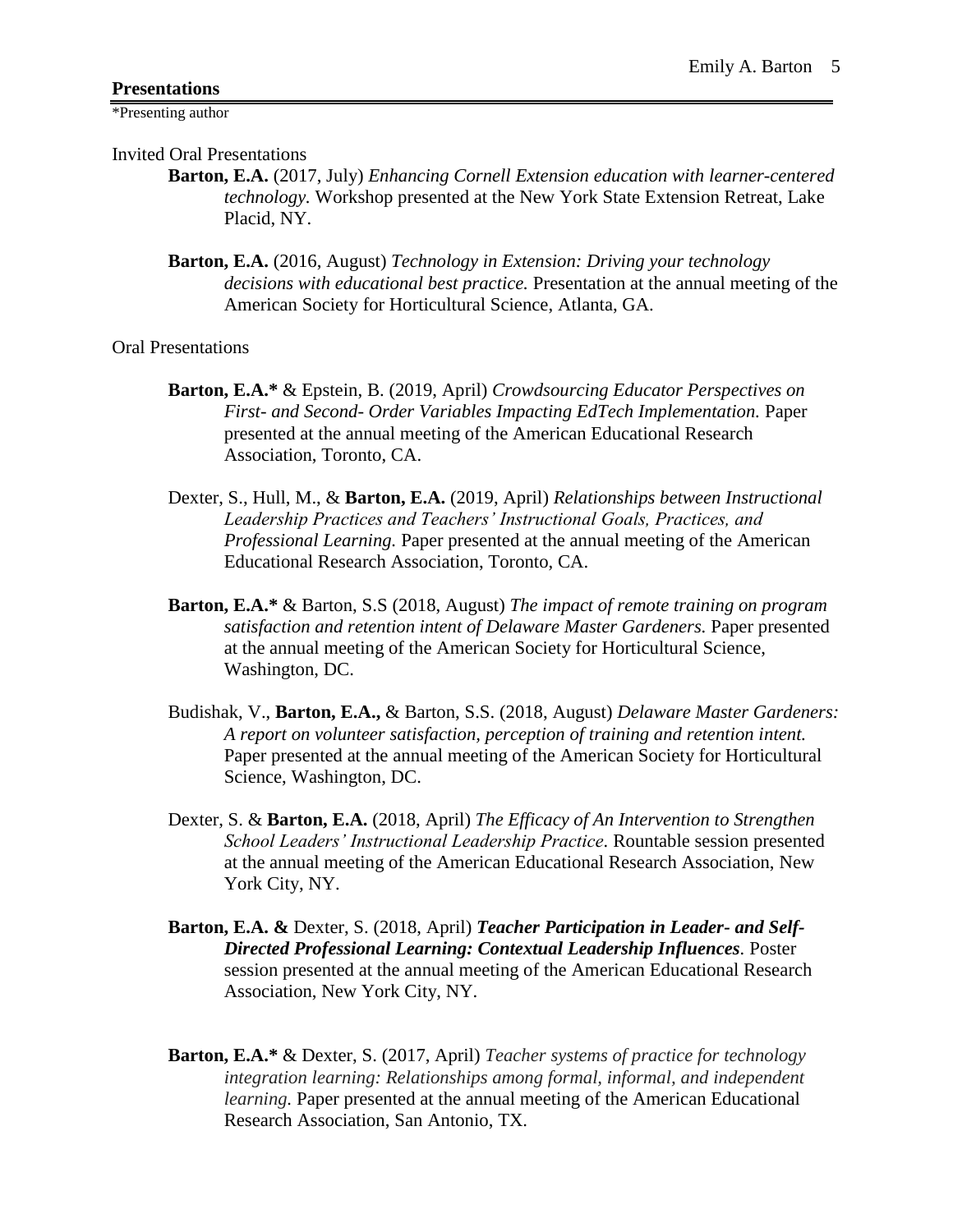- **Barton, E.A.\*,** Barton, S.S., & Ilvento, T. (2016, August) *Ensuring quality: Evaluating the implementation of video web conferencing in Delaware Master Gardener training.* Paper presented at the annual meeting of the American Society for Horticultural Science, Atlanta, GA.
- Dexter, S., **Barton, E**.**A**.\*, Morgan, M.A., & Meyer, J.P. (2016, March) *Relative uses, impact, and possibilities for teachers' uses of formal, informal, and independent learning to integrate technology*. Curry School of Education: Curriculum, Instruction and Special Education Works in Progress, Charlottesville, VA.

#### Poster Presentations

- Rutter, J., **Barton, E.A.,** Peddie, F., Dion, J. & Chiu, J. (2019, April) *Supporting Preservice Teachers' Technology Integration Through Design Thinking.* Poster session presented at the annual meeting of the American Educational Research Association, Toronto, CA.
- Mulcahy, C., **Barton, E.A.**, Whittaker, J.V. & Kinzie, M. (2018, June) Teacher Perspectives on Adaptations Made in a Math and Science Curricular Intervention. Poster session presented at the Administration for Children and Families' National Research Conference on Early Childhood, Washington, DC.
- **Barton, E.A.\*** & Dexter, S. (2018, April) *Teacher Participation in Leader- and Selfdirected Professional Learning: Contextual Leadership Influences.* Poster session presented at the annual meeting of the American Educational Research Association, New York City, NY.
- **Barton, E.\*,** Whittaker, J.V., Kinzie, M.B., DeCoster, J., & Furnari, E. (2017, April) *Early childhood teachers' use and perceptions of online demonstration videos as curricular support for fidelity of implementation.* Poster session presented at the annual meeting of the Society for Research in Child Development, Austin, TX.
- **Barton, E.\*,** Whittaker, J.V., Kinzie, M.B., DeCoster, J., & Furnari, E. (2016, February) *Understanding the relationship between use of online professional development supports and fidelity of implementation in MyTeachingPartner-Math/Science.*  Poster session presented at the annual UVA Curry School of Education Research Conference, Charlottesville, VA.

#### **Service**

Summer Undergraduate Research Program, Affiliate Mentor Assessment Management Committee, Administration & Supervision Representative

#### **Research Interests**

Instructional design for adult learning maximizing technology affordances Development of teacher professional learning through formal, informal, and independent modes Online and blended professional learning